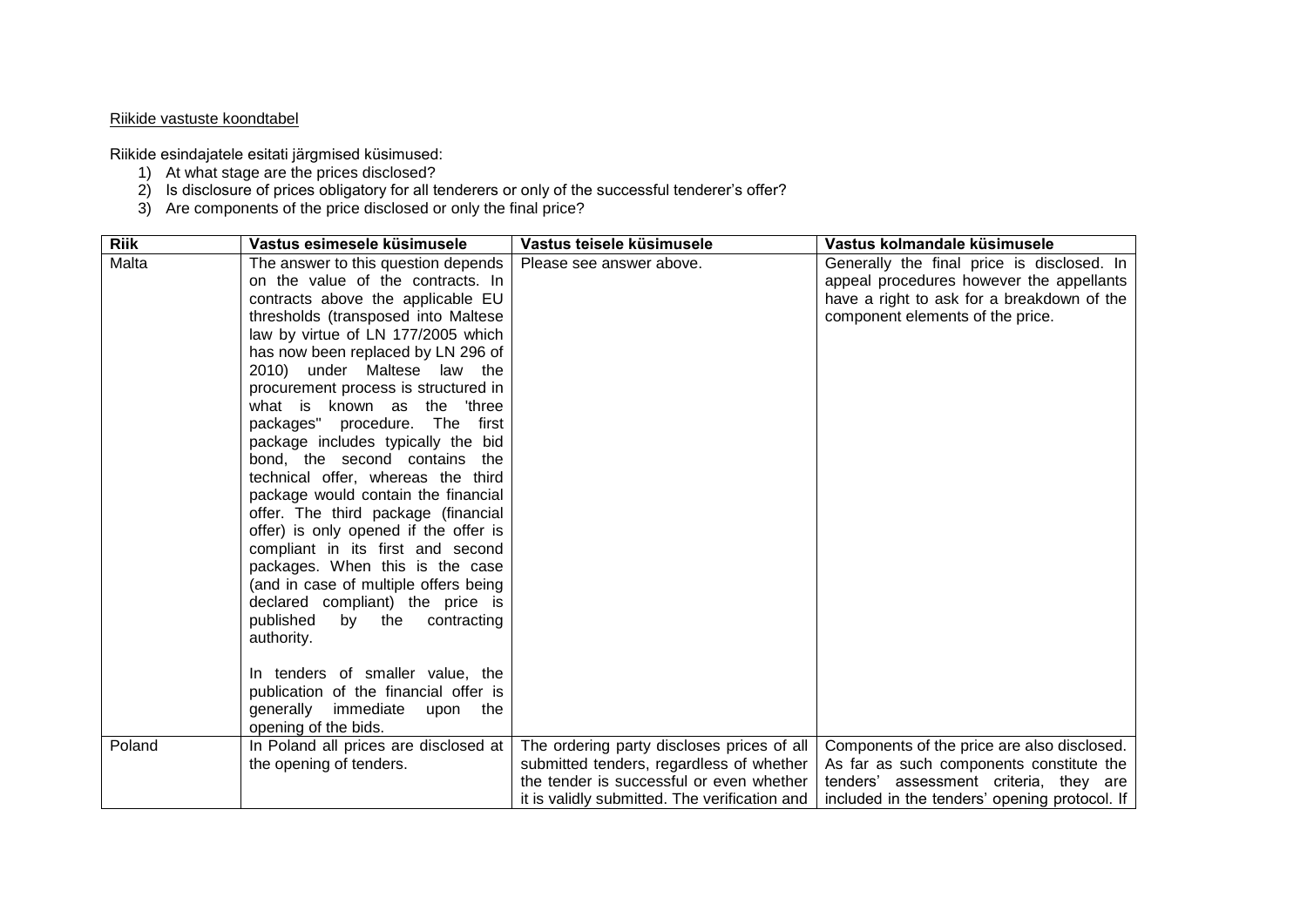|             |                                                                                                                                                                                                                                                                                                                                                                         | assessment of tenders is performed at<br>the later stage, therefore, at the moment<br>of opening of tenders it is not established,<br>which tender is successful. Opening of<br>tenders is open for public. The ordering<br>party opens the envelopes with tenders in<br>the order of submission thereof and<br>discloses names of the tenderers and the<br>prices, as well as other figures<br>constituting tenders' assessment criteria.                                                                                                                              | the tenders' assessment criterion is only the<br>final price, but the tenderers submit with<br>their tenders also a price list indicating<br>elements of the final price or the unit prices,<br>such price lists are available to all tenderers<br>immediately after opening of tenders. Each<br>tenderer may request such price list from<br>the competitors' tenders to be disclosed to<br>him or provided in a copy.                                                                                                                                                                                                                                                                           |
|-------------|-------------------------------------------------------------------------------------------------------------------------------------------------------------------------------------------------------------------------------------------------------------------------------------------------------------------------------------------------------------------------|-------------------------------------------------------------------------------------------------------------------------------------------------------------------------------------------------------------------------------------------------------------------------------------------------------------------------------------------------------------------------------------------------------------------------------------------------------------------------------------------------------------------------------------------------------------------------|---------------------------------------------------------------------------------------------------------------------------------------------------------------------------------------------------------------------------------------------------------------------------------------------------------------------------------------------------------------------------------------------------------------------------------------------------------------------------------------------------------------------------------------------------------------------------------------------------------------------------------------------------------------------------------------------------|
| Netherlands | In the Netherlands there is no<br>absolute obligation to disclose prices<br>offered in a tender. Historically while<br>tendering public contracts for works<br>practice was established to<br>a<br>disclose overall prices immediately<br>after the opening of the bids. With<br>the advent of electronic tenders this<br>practice has since been largely<br>abandoned. | Contracting authorities must disclose the<br>characteristics and relative advantages of<br>the winning bid and this can include the<br>overall price or the score on the price<br>award criterion which enables other<br>tenderers to deduce the overall price.<br>This information is disclosed after the<br>tender in the letter with which the<br>contacting authority informs the tenderers<br>of the provisional winner. At least the<br>score of the winning tenderer must be<br>disclosed, but contracting can voluntarily<br>disclose all overall price scores. | Contracting authorities<br>must<br>however<br>maintain strict confidentiality with regard to<br>all competition sensitive information and<br>disclosing a price breakdown would be in<br>breach of this obligation. Therefore only<br>overall prices are disclosed and not the<br>underlying price elements.                                                                                                                                                                                                                                                                                                                                                                                      |
| Latvia      | Under Latvian law, prices<br>are<br>disclosed at opening of tenders.                                                                                                                                                                                                                                                                                                    | Disclosure of prices are mandatory for all<br>tenderers. Price of successful bidder is<br>published<br>in home<br>of the<br>page<br>Procurement Monitoring Office.                                                                                                                                                                                                                                                                                                                                                                                                      | components are disclosed:<br>Article 55(5) of the Public Procurement Law<br>"Tenders shall be opened in the order of<br>submission thereof, stating the name of the<br>bidder, time of submission of the tender, the<br>price and other information, which<br>characterises the tender. Upon request of<br>participant of the meeting, the contracting<br>authority shall present a financial tender in<br>which the price is indicated in accordance<br>with the required form of financial tender. If<br>the subject-matter of a procurement has<br>been divided into several parts and their<br>is is<br>unreasonably large,<br>number<br>the<br>contracting authority is not obliged to state |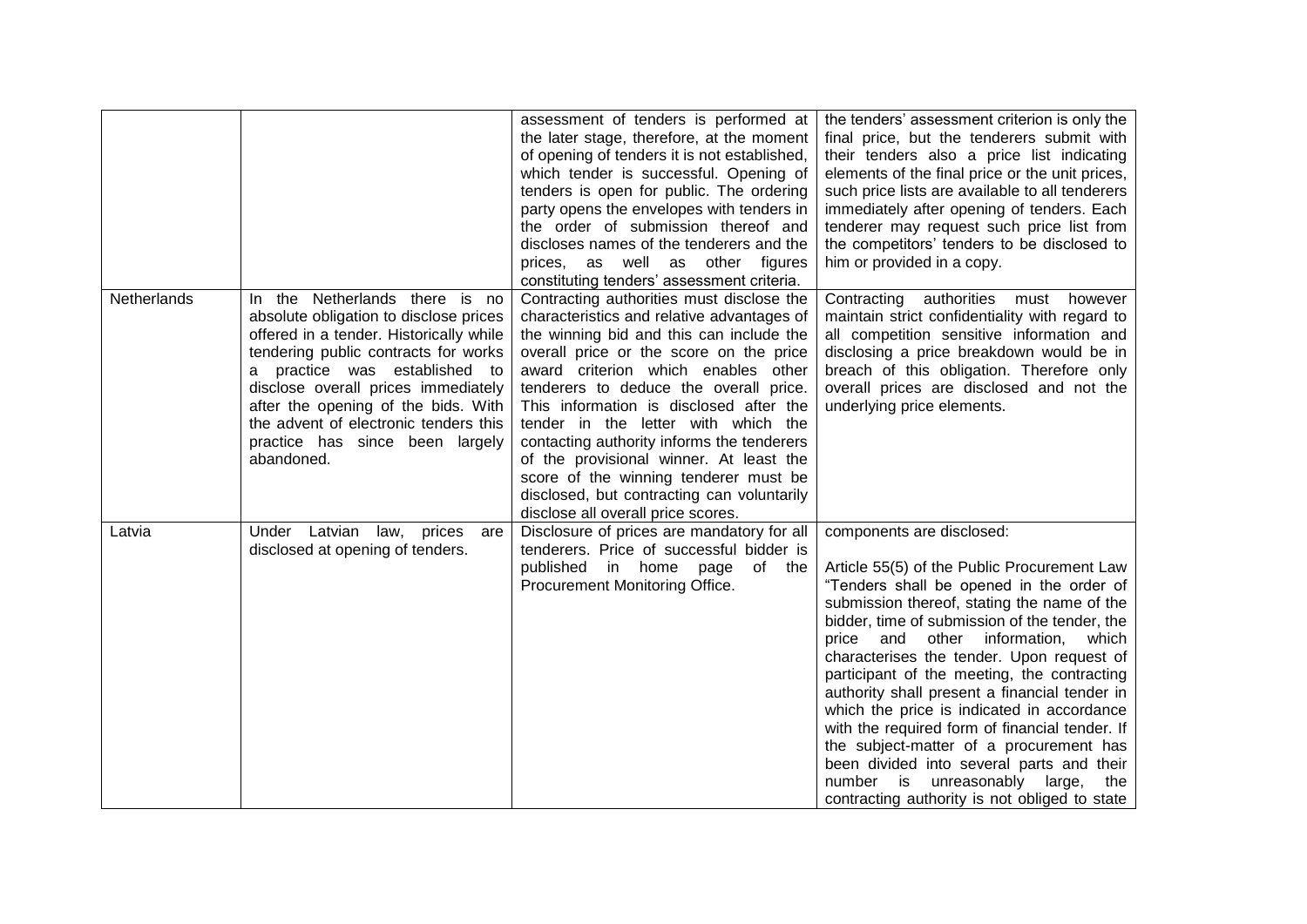|         |                                                                                                                                                                                                                                                                                                                                                           |                                                                                                                                                                                                                                                                                                                                                              | the price for each part, but instead it may<br>copy and provide to each participant of the<br>meeting a copy of the financial tender, in<br>which according to the requested form of<br>the financial tender the price for each part is<br>indicated, ensuring that information, which<br>is not generally accessible, is not<br>disclosed."                                                                                                                                                                                 |
|---------|-----------------------------------------------------------------------------------------------------------------------------------------------------------------------------------------------------------------------------------------------------------------------------------------------------------------------------------------------------------|--------------------------------------------------------------------------------------------------------------------------------------------------------------------------------------------------------------------------------------------------------------------------------------------------------------------------------------------------------------|------------------------------------------------------------------------------------------------------------------------------------------------------------------------------------------------------------------------------------------------------------------------------------------------------------------------------------------------------------------------------------------------------------------------------------------------------------------------------------------------------------------------------|
|         |                                                                                                                                                                                                                                                                                                                                                           |                                                                                                                                                                                                                                                                                                                                                              | Article 49(3) of the Law On Public<br>Procurements of Public Service Providers<br>"Tenders shall be opened in the order of<br>submission thereof, stating the name of the<br>bidder, the time of the submission of the<br>tender, the price and other information,<br>which characterises the tender. Upon<br>request of participant of the meeting, the<br>public service provider shall present a<br>financial tender in which the price is<br>indicated in accordance with the required<br>form of the financial tender." |
| Spain   | Under the most commonly used<br>tender procedure in Spain (i.e., open<br>tenders), prices are disclosed at the<br>opening act of the economic or<br>objective criteria tender's envelope,<br>which takes place after the opening<br>act and evaluation of subjective<br>criteria tender's envelope, if any.                                               | Disclosure of prices is mandatory for all<br>tenderers, except for those excluded from<br>the tender<br>procedure<br>before<br>the<br>corresponding opening act (i.e. when<br>solvency requirements are not met).                                                                                                                                            | <b>Disclosure</b><br>of<br>all<br>prices<br>includes<br>corresponding<br>components.<br>Thus,<br>whenever the tender price is composed of<br>different elements or will be awarded based<br>on unit prices, all of those components will<br>be disclosed.                                                                                                                                                                                                                                                                    |
| Denmark | As regards construction contracts<br>put out to tender we have a special<br>Danish law requiring public opening<br>of the tenders just after deadline -<br>and thus in front of the tenderers -<br>and disclosure of total prices as well<br>as any reservations. This Danish law<br>apply for both EU tenders and<br>national tenders (but is limited to | Please see above. It is - except for<br>construction contracts - not obligatory to<br>disclose prices of all tenderers, but in<br>general the prices related to the awarded<br>tenderer will be disclosed. However, we<br>do have regulatory exceptions allowing<br>the contracting authority to keep prices<br>secret, e.g. due to confidentiality reasons. | In general only the total / combined price<br>will be disclosed (as being the price<br>relevant for evaluation).<br>Please be aware that the right to request<br>access to public files is quite wide in<br>Denmark. This means that in principle any<br>third party can request access to file -<br>including prices (total as well as unit) - and                                                                                                                                                                          |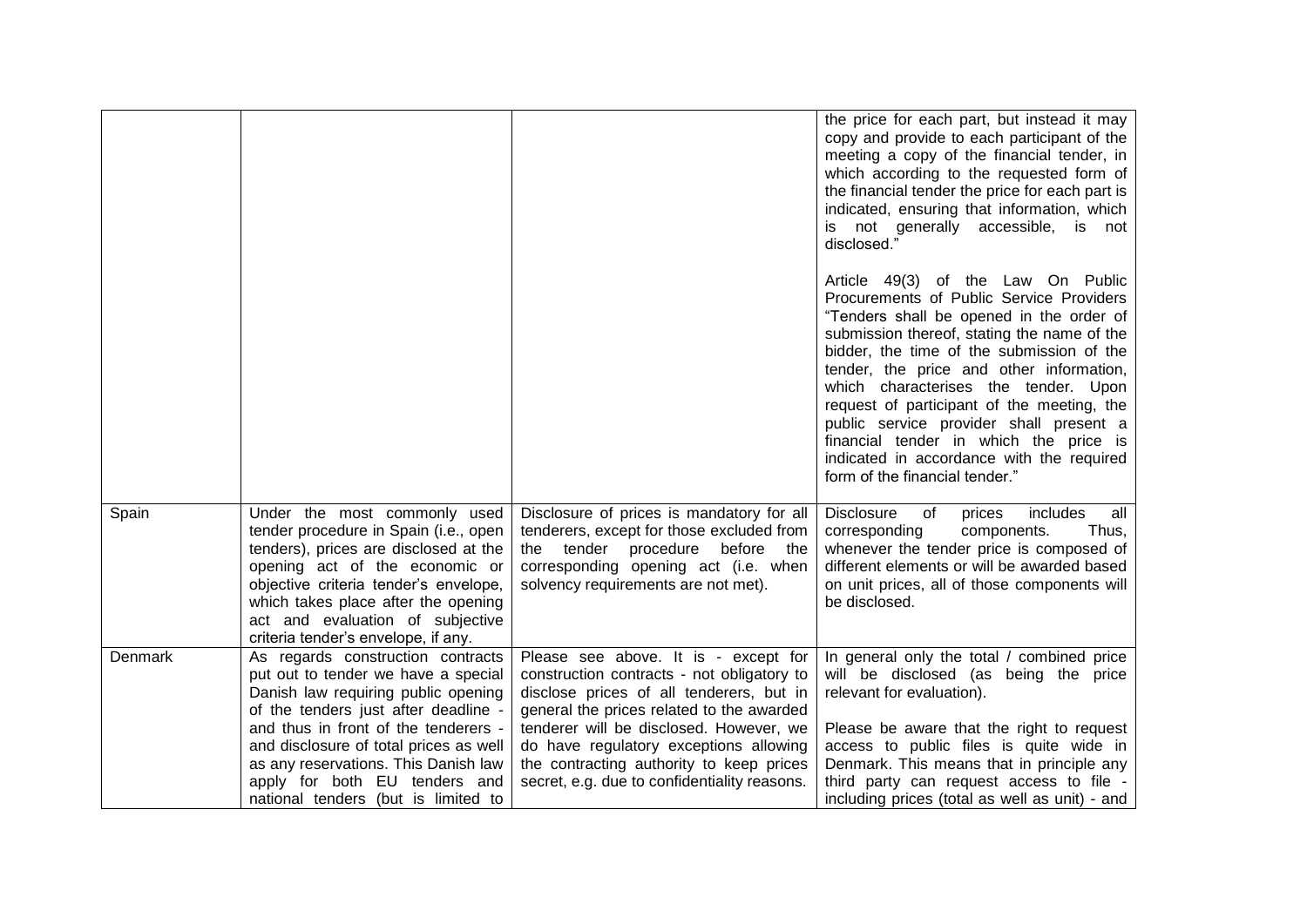|         | construction contracts).<br>As regards other contracts (services<br>and goods) the price of the winning<br>tenderer will in general be included<br>in the announcement (the "Alcatel<br>letter") with information on the award<br>(and<br>thus<br><b>NOT</b><br>when<br>receiving/opening<br>the<br>tenders).<br>Sometimes such announcements<br>also include the prices of other<br>tenderers. This letter will be sent,<br>when the contracting authority have<br>had time to evaluate the incoming<br>tenders and thus after award. |                                                                                                                                                                                                                                                                                                                                                                                                                      | as a starting point such third party will<br>everything.<br>The<br>receive<br>contracting<br>authority will almost always contact e.g. a<br>supplier and thus hear if there would be any<br>grounds for redacting information, e.g. due<br>to confidentiality. Prices and especially unit<br>prices are quite often redacted. If your client<br>sees himself in such a situation (i.e. third<br>party has requested access to file/prices) or<br>if there is a risk of such request when<br>participating in a Danish tender we would<br>always recommend to contact a Danish<br>lawyer to ensure your clients' rights.<br>Perhaps even prior to submitting a tender in<br>Denmark.                                                                                                       |
|---------|----------------------------------------------------------------------------------------------------------------------------------------------------------------------------------------------------------------------------------------------------------------------------------------------------------------------------------------------------------------------------------------------------------------------------------------------------------------------------------------------------------------------------------------|----------------------------------------------------------------------------------------------------------------------------------------------------------------------------------------------------------------------------------------------------------------------------------------------------------------------------------------------------------------------------------------------------------------------|-------------------------------------------------------------------------------------------------------------------------------------------------------------------------------------------------------------------------------------------------------------------------------------------------------------------------------------------------------------------------------------------------------------------------------------------------------------------------------------------------------------------------------------------------------------------------------------------------------------------------------------------------------------------------------------------------------------------------------------------------------------------------------------------|
| Finland | In Finland, information (including<br>prices) about tenders can be<br>disclosed to interested parties, such<br>as all tenderers, once the contract<br>award decision has been made. The<br>information can be disclosed to all<br>others (the public at large) only after<br>the written contract with the<br>successful tenderer has been made.<br>However, it should be noted that<br>prices may be declared confidential<br>(see our reply to Question 3).                                                                          | As a general rule, all documents held by<br>public authorities are considered as<br>public<br>information.<br>Therefore,<br>the<br>obligation to disclose information about<br>tenders applies to all tenders, and not<br>only to the successful tender. In other<br>words, also the prices of unsuccessful<br>tenderer may be disclosed if they are not<br>declared confidential. (see our reply to<br>Question 3). | Prices and components of prices are<br>treated as confidential information if the<br>tenderer<br>requests.<br>Confidential<br><b>SO</b><br>information may not be disclosed to the<br>public. However, the interested parties (i.e.<br>mainly those who have participated in the<br>tender) have the right to receive confidential<br>price information to the extent that the<br>information has<br>been used<br>in.<br>the<br>comparison of tenders. So,<br>if the<br>comparison has been made on the basis of<br>the final price, the interested parties have<br>the right to know the final price but not the<br>components of the price. If also<br>components have been compared for the<br>award decision, then the interested parties<br>have the right to know these components. |
| Austria | Sect 118 BVergG provides in<br>relation to open procedures and to<br>restricted (= non open) procedures<br>that tenders are to be opened in the<br>presence of the bidders. In this, the<br>contracting authority is obliged to                                                                                                                                                                                                                                                                                                        | Sect 131 BVergG, which applies to all of<br>the afore-mentioned types of award<br>procedures, provides that the contracting<br>authority has to announce the award<br>decision to the remaining bidders prior to<br>awarding the contract to the preferred                                                                                                                                                           | Look above.                                                                                                                                                                                                                                                                                                                                                                                                                                                                                                                                                                                                                                                                                                                                                                               |
|         | call out, among others (i) the total                                                                                                                                                                                                                                                                                                                                                                                                                                                                                                   | bidder. In this, it has to announce, among                                                                                                                                                                                                                                                                                                                                                                           |                                                                                                                                                                                                                                                                                                                                                                                                                                                                                                                                                                                                                                                                                                                                                                                           |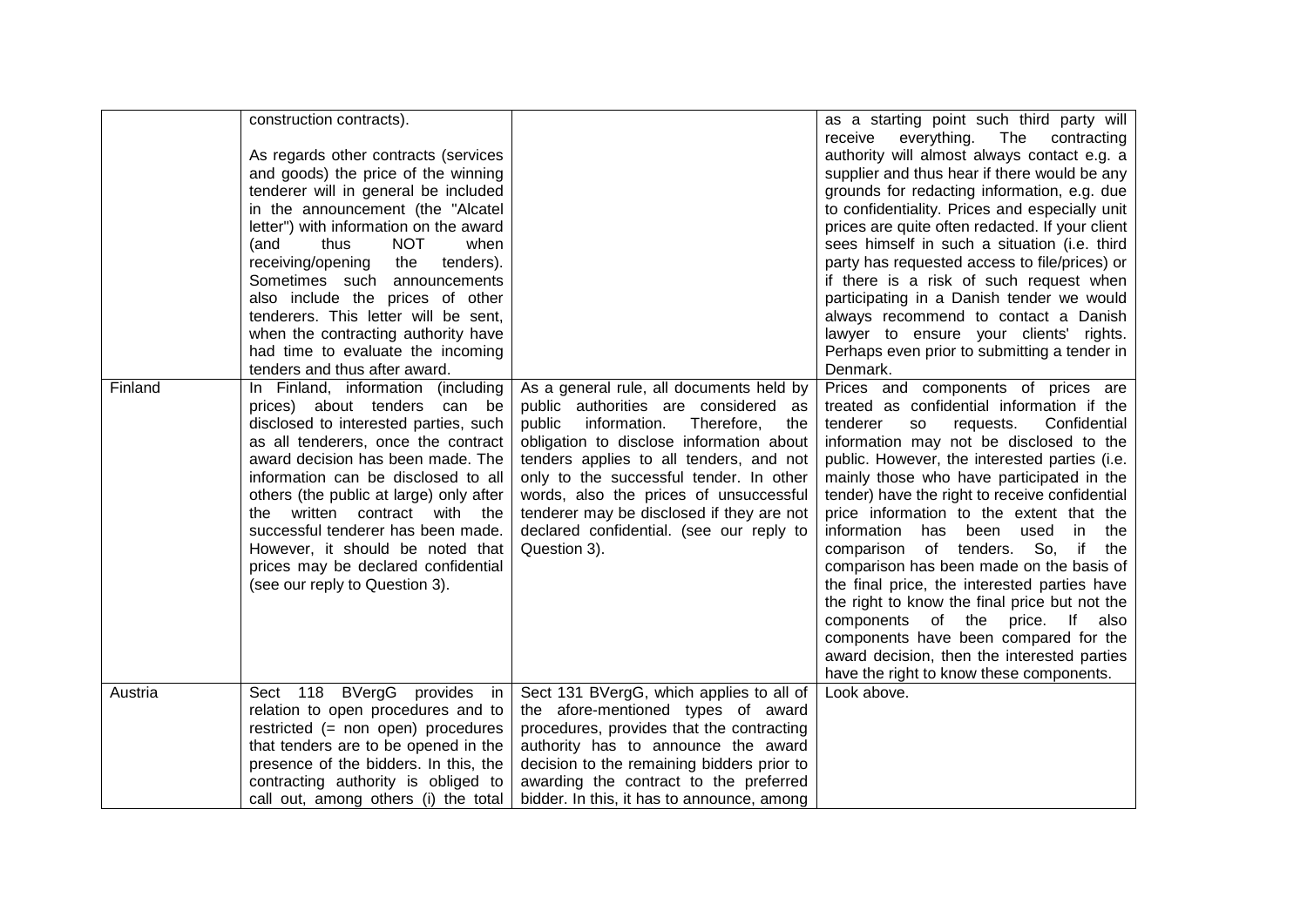|         | prices of the tenders, (ii) discounts<br>or surcharges (if applicable), (iii)<br>partial prices rsp variant prices (in<br>case the invitation for tender allows<br>for a tender in lots rsp for offers of<br>variants).<br>In the negotiated procedure, by<br>contrast, which is usually organised<br>in several rounds, bidders are not<br>admitted to the opening of the<br>rather, the contracting<br>tenders,<br>authority is under an obligation to<br>maintain confidentiality as regards<br>the number and names of the<br>participants (sect 105 para 6<br>BVergG) and thus even more of the<br>prices until the announcement of the<br>award decision. | others, the name of the preferred bidder,<br>the features of the successful tender and<br>the total price of this tender (Thus,<br>regarding your question, there is no<br>obligation to announce the elements of<br>this price at this stage). There is an<br>exception to the said disclosure obligation<br>only to the extent that the notification of<br>these pieces of information impairs an<br>legitimate interest of the preferred bidder<br>in confidentiality or impairs free and fair<br>competion. |                                                                                                                                                                                                                                                                                                                                                                                                                                                                                                     |
|---------|-----------------------------------------------------------------------------------------------------------------------------------------------------------------------------------------------------------------------------------------------------------------------------------------------------------------------------------------------------------------------------------------------------------------------------------------------------------------------------------------------------------------------------------------------------------------------------------------------------------------------------------------------------------------|-----------------------------------------------------------------------------------------------------------------------------------------------------------------------------------------------------------------------------------------------------------------------------------------------------------------------------------------------------------------------------------------------------------------------------------------------------------------------------------------------------------------|-----------------------------------------------------------------------------------------------------------------------------------------------------------------------------------------------------------------------------------------------------------------------------------------------------------------------------------------------------------------------------------------------------------------------------------------------------------------------------------------------------|
| Belgium | Under Belgian law, the total/final<br>price of all tenders is disclosed<br>during the opening of the tenders,<br>but only for the adjudication<br>procedure (award on the basis of the<br>lowest price only). For quote<br>request, negotiated procedure and<br>competitive dialogue, prices are<br>never disclosed during the opening<br>of the tenders.                                                                                                                                                                                                                                                                                                       | The final price and the components of the<br>price can be disclosed in the award<br>decision, but this is as such not<br>mandatory. Immediately after the award<br>decision, the contracting authority must<br>nevertheless notify:<br>every non-selected candidate<br>a<br>about the reasons for the non-selection,<br>by sending a copy of the relevant part of<br>the motivated decision;<br>every tenderer with an irregular                                                                                | On the other hand, the Public Procurement<br>Act of 15 June 2006 prohibits contracting<br>authorities from divulging information that<br>would violate the public interest, legitimate<br>commercial interests or the principle of fair<br>competition. This provision is open to<br>interpretation and has of course a practical<br>influence on the<br>behaviour<br>of the<br>contracting authorities.<br>In practice, contracting authorities rarely<br>provide a full copy of the bids of other |
|         |                                                                                                                                                                                                                                                                                                                                                                                                                                                                                                                                                                                                                                                                 | or unacceptable tender about the reasons<br>for the exclusion of their offer, by sending<br>a copy of the relevant part of the<br>motivated decision; and<br>every tenderer whose (regular)<br>С<br>offer has not been considered to be the                                                                                                                                                                                                                                                                     | tenderers to their competitors. Especially<br>for works contracts, tendering authorities<br>are generally very reluctant to divulge any<br>unity prices. To date, the Council of State<br>has never obliged a contracting authority to<br>provide a copy of these bids or specific<br>information in these bids during summary                                                                                                                                                                      |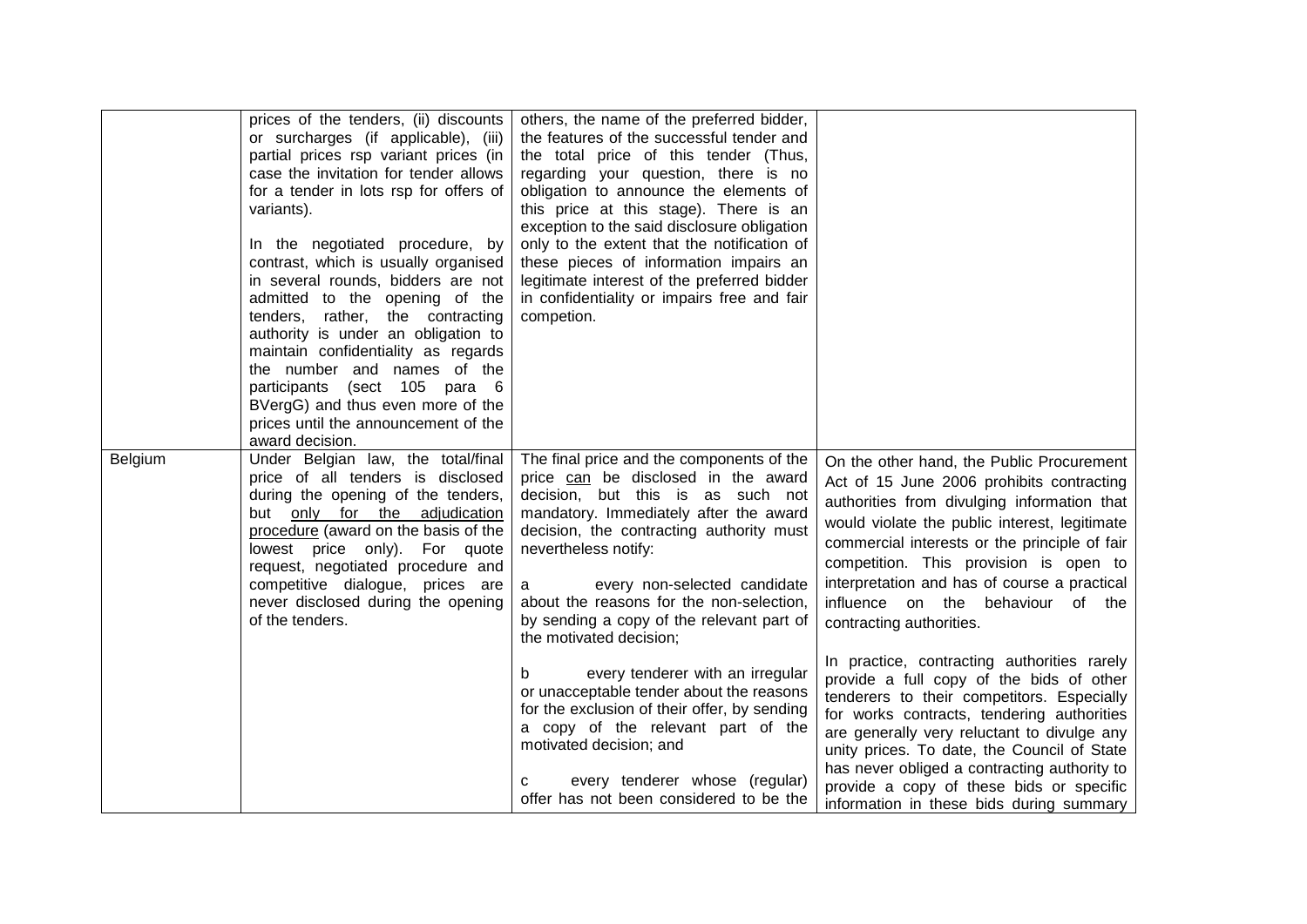|           |                                                                                                                                                                                                                                                                                                                                                                                             | most economically advantageous tender<br>(in the case of a quote request) or who<br>does not offer the lowest price (in the<br>case of an adjudication), by sending a<br>copy of the relevant part of the motivated<br>decision. In most of the cases, this part<br>will contain some information about the<br>final prices, and eventually about its<br>components, but it is up to the contracting<br>authority to decide which information. | proceedings (the suspending procedure of<br>extreme urgency, being the standard<br>procedure in the field of<br>public<br>procurement). However, it has regularly<br>given injunctions to contracting authorities<br>to provide detailed information about the<br>prices in proceedings on the merits of the<br>case (annulment procedure), for instance<br>when the unsuccessful bidder had criticised<br>the possibly 'abnormal' prices of its<br>competitor. |
|-----------|---------------------------------------------------------------------------------------------------------------------------------------------------------------------------------------------------------------------------------------------------------------------------------------------------------------------------------------------------------------------------------------------|------------------------------------------------------------------------------------------------------------------------------------------------------------------------------------------------------------------------------------------------------------------------------------------------------------------------------------------------------------------------------------------------------------------------------------------------|-----------------------------------------------------------------------------------------------------------------------------------------------------------------------------------------------------------------------------------------------------------------------------------------------------------------------------------------------------------------------------------------------------------------------------------------------------------------|
| Ireland   | There are no obligations under Irish<br>law requiring contracting authorities<br>to disclose pricing during tender<br>processes.                                                                                                                                                                                                                                                            | As you will be aware OJEU Contract<br>Notices do require an estimate of price<br>and Contract Award Notices require<br>details of prices to be disclosed. In<br>Ireland some but not all awarding<br>authorities here comply with those<br>obligations and provide details in relation<br>to price.                                                                                                                                            | Some but not all awarding authorities<br>disclose the price of the winning tender in<br>standstill letters issued to unsuccessful<br>bidders. Often price information is not<br>disclosed as being commercially sensitive.                                                                                                                                                                                                                                      |
| Luxemburg | In Luxembourg law,<br>concerning<br>open and restricted<br>procedures,<br>prices are disclosed at the opening<br>of the tenders. No such provision<br>requiring the disclosure of the prices<br>exists for tenders<br>under the<br>negotiated procedure.                                                                                                                                    | Prices of all the bidders are disclosed.                                                                                                                                                                                                                                                                                                                                                                                                       | Unit prices are not disclosed. Luxembourg<br>legislation prohibits disclosure of unit prices<br>during and after the tender process.<br>Thus, only the total price for the tender or<br>the prices of each lot are disclosed at the<br>opening of the tenders.<br>It cannot be excluded that further price<br>elements would need to be disclosed in a<br>judicial review procedure.                                                                            |
| Portugal  | The<br>of legislation<br>key<br>piece<br>Portuguese<br>public<br>regarding<br>procurement law is the Public<br>Contracts Code (PCC). Most award<br>procedures provided for in the PCC<br>take place on an electronic platform.<br>In most of these procedures, a list of<br>all tenderers is published on the day<br>following the expiry of the deadline<br>for the submission of tenders. | As follows from the answer to the<br>previous questions, tenderers become<br>aware of the prices offered by all other<br>tenderers.                                                                                                                                                                                                                                                                                                            | Whenever tenderers are required to<br>indicate certain price components in their<br>offers, such information will be available to<br>the other tenderers. In most procedures,<br>the aforementioned access granted to the<br>other<br>participants'<br>tenders<br>also<br>encompasses information on such price<br>components.                                                                                                                                  |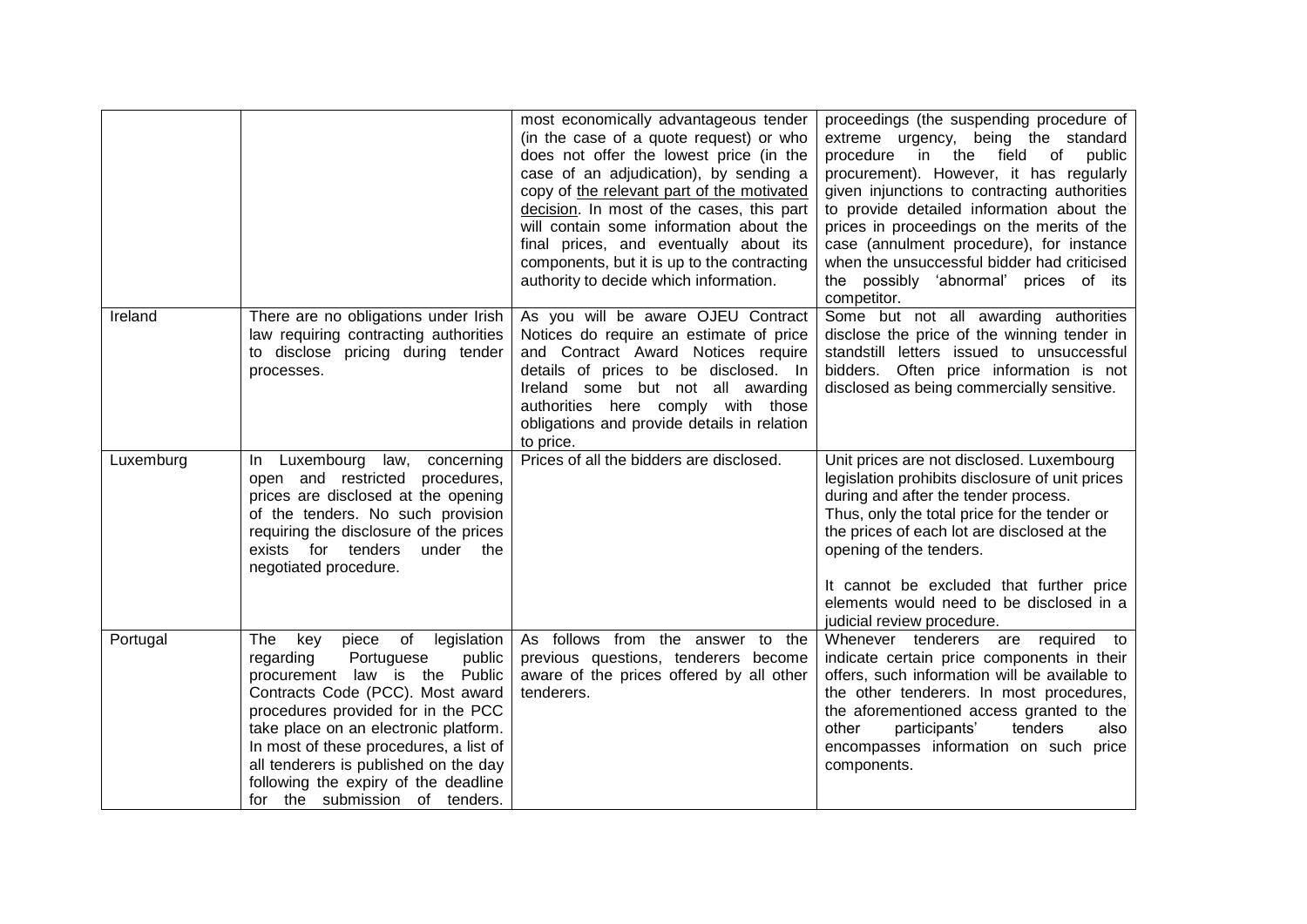|        | Afterwards, the tenderers included in            |                                                 |                                           |
|--------|--------------------------------------------------|-------------------------------------------------|-------------------------------------------|
|        | said list are given access to the                |                                                 |                                           |
|        | tenders submitted by all participants.           |                                                 |                                           |
|        |                                                  |                                                 |                                           |
|        | In direct award procedures (ajuste               |                                                 |                                           |
|        | direto), in which more than one                  |                                                 |                                           |
|        | economic<br>operator<br>participate,             |                                                 |                                           |
|        | disclosure of prices generally occurs            |                                                 |                                           |
|        | with the publication of the so-called            |                                                 |                                           |
|        | preliminary report. This report is               |                                                 |                                           |
|        | issued by the jury of the procedure              |                                                 |                                           |
|        | once the tenders are submitted and               |                                                 |                                           |
|        | contains inter alia a first ranking of           |                                                 |                                           |
|        | the tenders. Since such ranking                  |                                                 |                                           |
|        | must be reasoned,<br>tenderers                   |                                                 |                                           |
|        | become aware of the prices offered               |                                                 |                                           |
|        | by other tenderers.<br>However,                  |                                                 |                                           |
|        | tenderers also have a right to access            |                                                 |                                           |
|        | the other participants' tenders in               |                                                 |                                           |
|        | order to duly exercise their right to            |                                                 |                                           |
|        | be heard before a final report is                |                                                 |                                           |
|        | issued.                                          |                                                 |                                           |
| France | During the tender process and                    | After the award decison and before the          | Between the award decision and the        |
|        | before the award decision of a public            | signing of the procurement contract, the        | signing of the contract, only the overall |
|        | procurement<br>contract,<br>any                  | overall price of the successful tenderer        | price of the successful tendered can be   |
|        | disclosure of financial information              | must<br>communicated<br>be<br>to<br>the         | disclosed, under the condition that the   |
|        | and therefore of prices, between the             | unsuccessful candidate who makes the            | disclosure won't harm business secrecy.   |
|        | candidates or by the public authority,           | request (article 83 of the French public        |                                           |
|        | is prohibited (CE 20 <sup>th</sup> October 2006, | procurement code). Indeed, the french           | After the signing of the contract:        |
|        | Syndicat des eaux de Charente-                   | Conseil d'Etat recently ruled that the          |                                           |
|        | Maritime, No. 278601). Disclosure of             | overall price was a component of the            | regarding the successful tenderer,        |
|        | prices may indeed characterize anti-             | offer within the meaning of article 83 cited    | the detailed price is in principle        |
|        | competitive practices, such as trusts,           | above, and that non-disclosure thus             | communicable to third parties by          |
|        | if they take place prior to the                  | constituting a breach of the tender rules,      | the contracting authority. However,       |
|        | submission of tenders and the award              | except if the price disclosure may harm         | if the services are part of repetitive    |
|        | decision of the public market                    | the business secrecy (CE 11 <sup>th</sup> march | following markets, that is to say if      |
|        | (Competition Authority, Decision No              | 2013, Ministre de la Défense c/ Société         | they involve the award of a new           |
|        | $10 - D - 10$<br>10<br>March 2010;<br>of         | Aeromécanic, No. 364827 ; CE 29 may             | public market recurrently, only the       |
|        | Competition Council, Decision No                 | 2013, Ministre de la Défense c/ Société         | overall price is communicable.            |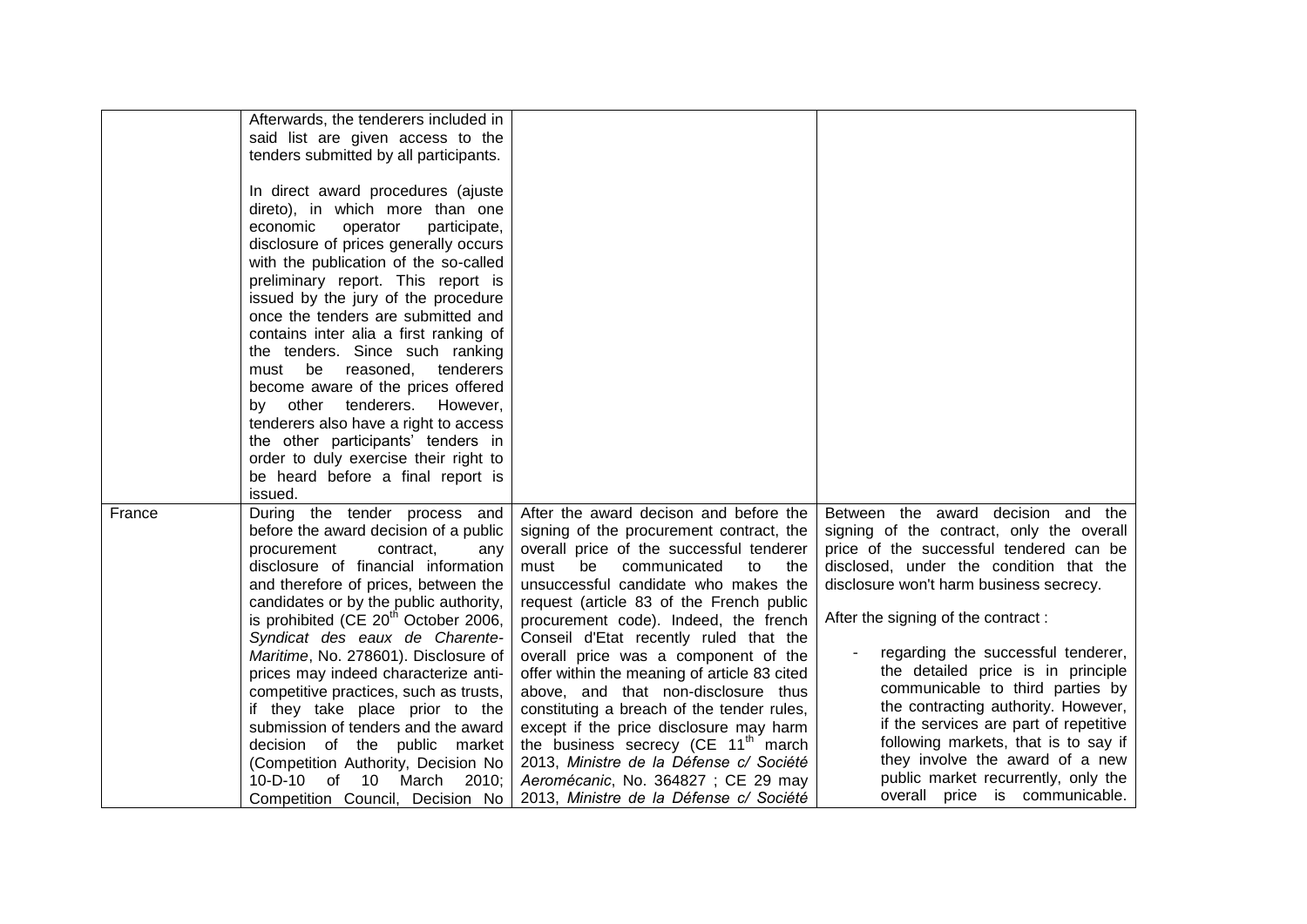|          | 05-D-45 of 22 July 2005; CA Paris<br>ch,<br>18<br>January<br>2000<br>1st<br>1999/08982; CA Paris 1st ch, May<br>24, 2005, No. 2005/01573).<br>The prices can be disclosed after the<br>award decision, and after the signing<br>of the market, as specified bellow.          | Aeromécanic, No. 364827).<br>After the signing of the procurement<br>contract,<br>disclosure<br>financial<br>of<br>information by the contracting authority is<br>not as sensitive from the competitive<br>point of view. Consequently, some<br>considered<br>elements<br>are<br>as<br>administrative documents and are in<br>principle communicable upon the request<br>of a citizen (notably the unsuccessful<br>candidate) (article 2 of Law No 78-753 of<br>$17^{th}$ July 1978) :<br>the detailed price for the tenderer<br>(CADA*, No. 20072696, 26 <sup>th</sup> July<br>2007);<br>the final price for the other<br>unsuccessful companies (CADA,<br>No. 20072696, 26 <sup>th</sup> July 2007).<br>* CADA means Commission d'accès aux<br>documents administratifs, an independant<br>administrative authority and consultative,<br>responsible for ensuring freedom of<br>access to administrative documents. Its<br>main role is to provide advice on the<br>administration<br>refusal<br>by the<br>to<br>communicate administrative documents. | Indeed, disclosure of the detailed<br>price to third parties could harm<br>competition in the renewal of the<br>market (CADA, No 20090938, 19th<br>March 2008);<br>regarding the unsuccessful companies,<br>technical and financial details of the offer is<br>not communicable and only the final price<br>can be disclosed (CADA, No 20072696,<br>26 <sup>th</sup> July 2007) |
|----------|------------------------------------------------------------------------------------------------------------------------------------------------------------------------------------------------------------------------------------------------------------------------------|----------------------------------------------------------------------------------------------------------------------------------------------------------------------------------------------------------------------------------------------------------------------------------------------------------------------------------------------------------------------------------------------------------------------------------------------------------------------------------------------------------------------------------------------------------------------------------------------------------------------------------------------------------------------------------------------------------------------------------------------------------------------------------------------------------------------------------------------------------------------------------------------------------------------------------------------------------------------------------------------------------------------------------------------------------|---------------------------------------------------------------------------------------------------------------------------------------------------------------------------------------------------------------------------------------------------------------------------------------------------------------------------------------------------------------------------------|
| Slovenia | to Slovenian<br>According<br>Public<br>Procurement Act, the final prices as<br>contained in the bids submitted to<br>the Employer are disclosed at the<br>opening of bids. Final contractual<br>price is namely an obligatory part of<br>the minutes on the opening of bids. | As the final price is an obligatory part of<br>the minutes on the opening of bids, final<br>prices of all bids, submitted within the<br>deadline as set by the Employer, are<br>disclosed.                                                                                                                                                                                                                                                                                                                                                                                                                                                                                                                                                                                                                                                                                                                                                                                                                                                               | According to provisions of the Slovenian<br>Public Procurement Act, only the final price<br>must always be disclosed at the opening of<br>bids and included in the minutes. However,<br>the Employer may decide to disclose also<br>other data from the bids, which are not<br>defined by the Bidder as his business<br>secrecy. Such decision<br>has to be                     |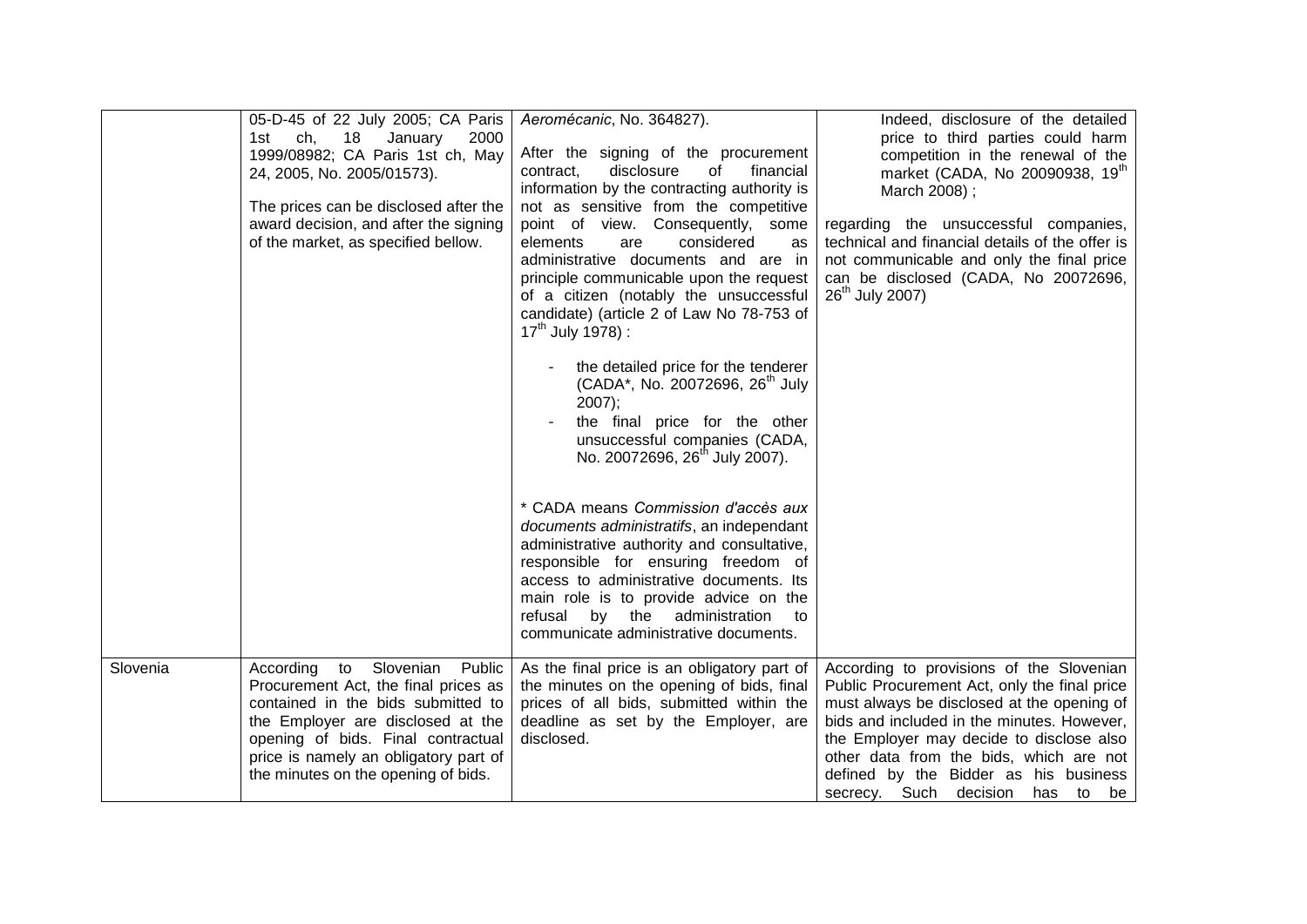|                       |                                                                                                                                                                                                                                                                                                                                                                                                                                                                                                                                                                                                          |                                                                                                           | adequately noted in the minutes on opening<br>of bids. With regard to business secrecies,<br>however, provisions of Slovenian Public<br>Procurement Act specifically provide, that<br>the final price, specified quantities, prices<br>per units, the value of individual items of the<br>bid and in case of criteria representing the<br>most economically advantageous bid, data<br>indicating the evaluation and/or<br>the<br>classification of the tender within other<br>award criteria, are always publicly available<br>data. That data has to be made available to<br>all other bidders, if they so request, after<br>the decision on awarding the contract is<br>issued.                                                                                                                                                                                            |
|-----------------------|----------------------------------------------------------------------------------------------------------------------------------------------------------------------------------------------------------------------------------------------------------------------------------------------------------------------------------------------------------------------------------------------------------------------------------------------------------------------------------------------------------------------------------------------------------------------------------------------------------|-----------------------------------------------------------------------------------------------------------|------------------------------------------------------------------------------------------------------------------------------------------------------------------------------------------------------------------------------------------------------------------------------------------------------------------------------------------------------------------------------------------------------------------------------------------------------------------------------------------------------------------------------------------------------------------------------------------------------------------------------------------------------------------------------------------------------------------------------------------------------------------------------------------------------------------------------------------------------------------------------|
| <b>Czech Republic</b> | The tender prices are disclosed at<br>the stage - opening of the envelopes<br>with tenders to all present tenderers.<br>The tender prices and other relevant<br>information are also described in the<br>report on the opening of envelopes,<br>which shall be inspected by all<br>tenderers (not only by tenderers<br>present) upon the request (and<br>make an extract or copy). The<br>contracting authority is also obliged<br>to make the report (with tender<br>prices<br>included)<br>available<br>to<br>by electronic means<br>tenderers<br>without delay after the opening of<br>the envelopes. | Tender prices of all tenderers are<br>disclosed.                                                          | Disclosure of the final price or also the<br>components of the price depends on<br>specific conditions determined by the<br>contracting authority in<br>the<br>tender<br>documentation; both variants described by<br>you are possible under the Czech law. Any<br>components of the tender prices shall be<br>disclosed, if these components represent<br>award criteria (including partial award<br>criteria).<br>Anyway, in specific cases all components of<br>the tender price determined in the<br>successful tender's offer shall be disclosed<br>once the contract is conluded (public<br>contracting authorities are obliged to<br>publish the contract with any alterations and<br>amendments containig components of the<br>price; it shall not apply to minor public<br>contracts with a price not exceeding CZK<br>500.000 (approx. EUR 18,500) without<br>VAT. |
| Germany               | Under the current legal regime in<br>Germany, tender prices are only<br>disclosed in procurement processes                                                                                                                                                                                                                                                                                                                                                                                                                                                                                               | Disclosure of prices is required for all<br>tenderers' offers, not only for the<br>successful tenderer's. | Disclosure is obligatory for final prices only,<br>not for unit prices. The public authority may<br>decide to disclose sub-totals for parts of the                                                                                                                                                                                                                                                                                                                                                                                                                                                                                                                                                                                                                                                                                                                           |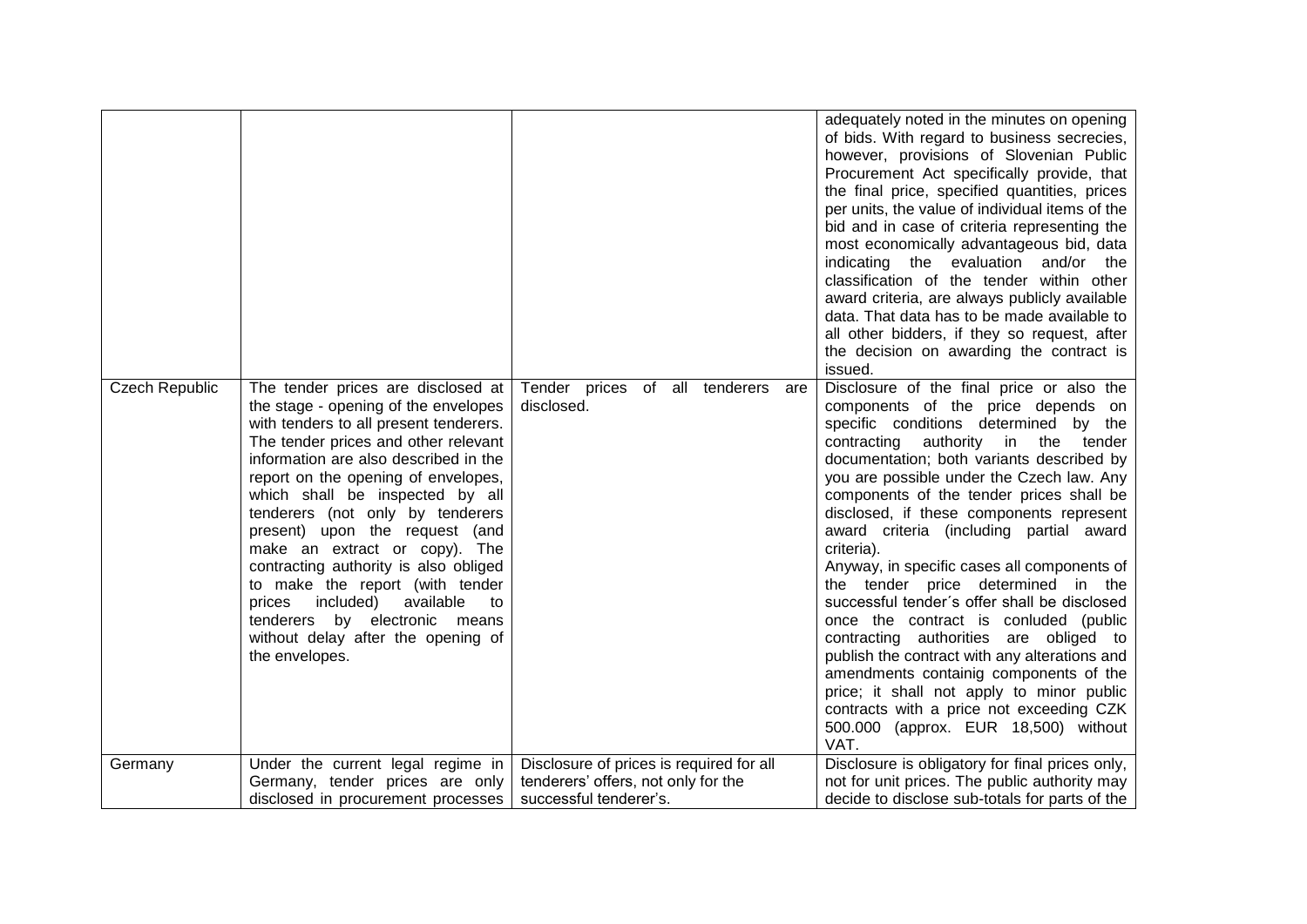|           | for the<br>award of construction<br>contracts, but not for contracts<br>concerning the supply of goods and<br>services. For construction contracts,<br>tender prices are disclosed at the<br>opening of tenders at which all<br>bidders may be present. All bidders<br>may request to receive a copy of the<br>minutes of the opening with the                                                                                                                                                                                                                                                                                                                                                                                                                                                                                                                                                    |                                                                                    | tender, but in practice this is hardly ever<br>done.                                                                                                                                                                                                  |
|-----------|---------------------------------------------------------------------------------------------------------------------------------------------------------------------------------------------------------------------------------------------------------------------------------------------------------------------------------------------------------------------------------------------------------------------------------------------------------------------------------------------------------------------------------------------------------------------------------------------------------------------------------------------------------------------------------------------------------------------------------------------------------------------------------------------------------------------------------------------------------------------------------------------------|------------------------------------------------------------------------------------|-------------------------------------------------------------------------------------------------------------------------------------------------------------------------------------------------------------------------------------------------------|
|           | tender prices. If, after review the<br>tenders, corrections are to be made<br>to the tender prices (e.g. in case of<br>obvious calculation errors), all<br>bidders having request a copy of the<br>minutes need to be informed<br>accordingly.                                                                                                                                                                                                                                                                                                                                                                                                                                                                                                                                                                                                                                                    |                                                                                    |                                                                                                                                                                                                                                                       |
| Lithuania | The prices are disclosed at the<br>opening of the tenders, i. e. during a<br>meeting of the Public Procurement<br>Commission. The meeting is being<br>held at the place and the hour and<br>the minute specified in the contract<br>documents. Where the tender is<br>evaluated on the basis of the lowest<br>price criterion, the prices are<br>disclosed immediately. Where the<br>tender is evaluated on the basis of<br>the<br>most<br>economically<br>advantageous tender, the prices are<br>disclosed only after the contracting<br>authority verifies the compliance of<br>the technical data of the tenders and<br>the suppliers' qualification against<br>the requirements fixed in the<br>contract documents, and assesses<br>the technical merits of the tenders<br>according to the requirements of the<br>contract<br>documents<br>and<br>after<br>communicating the results of such | The prices of all tenderers whose tenders<br>have not been rejected are disclosed. | Only the final price is disclosed. However,<br>in some cases components of the final price<br>could be disclosed (e. g. if the components<br>are part of the evaluation or if the<br>components price is public during the<br>execution of contract). |